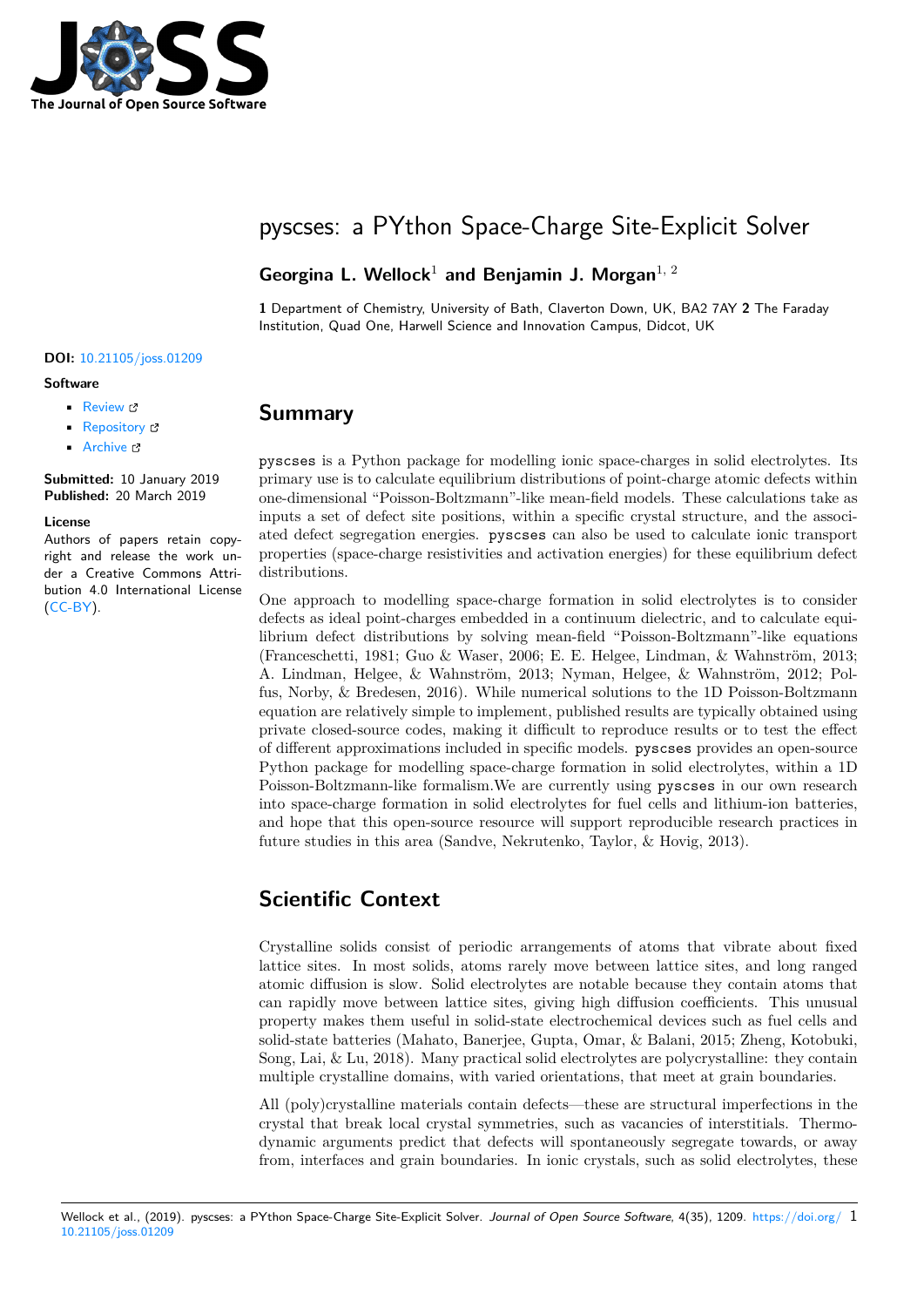

defects carry electric charge, and their segregation produces a build up of charge at grain boundaries. This, in turn, causes a redistribution of charged defects in adjacent crystalline regions, to form locally charged "space-charge" regions (Chiang, Lavik, Kosacki, Tuller, & Ying, 1996; S. Kim & Maier, 2002; Maier, 1984, 1985, 2003). In space-charge regions, defect concentrations may differ significantly from average "bulk" values in a single crystal (Fleig & J., 1996). Ionic conductivities depend on local defect concentrations, and space-charge regions with reduced or enhanced defect numbers can therefore significantly affect the ionic conductivities of solid electrolytes (Jamnik & Maier, 1999). Understanding the defect segregation and space-charge formation in solid electrolytes is therefore key to optimising the properties of these materials for use in electrochemical devices.

# **Numerical Model**

pyscses considers simple one-dimensional models of crystallographic interfaces, and calculates equilibrium defect distributions by solving a modified Poisson-Boltzmann equation (De Souza, Munir, Kim, & Martin, 2011; Maier, 1995), which can be derived by considering the condition that at equilibrium the electrochemical potential for a given defect species is constant (Maier, 2005):

$$
\mu_{i,x}^o + RT \ln \left( \frac{c_{i,x}}{1 - c_{i,x}} \right) + z_i F \Phi_x = \mu_{i,\infty}^o + RT \ln \left( \frac{c_{i,\infty}}{1 - c_{i,\infty}} \right) + z_i F \Phi_\infty.
$$

The thermodynamic driving force for point-defect segregation to or from the interface is described by defect segregation energies,  $\left\{\Delta E_{\text{seg}}^{i,x}\right\}$ 

$$
\Delta E_{\text{seg}}^{i,x} = E_{\text{f}}^{i,x} - E_{\text{f}}^{i,\infty}
$$

i.e.,  $\Delta E_{\text{seg}}^{i,x}$  is the difference in defect formation energy for defect species *i* at site *x* compared to a reference site in the "bulk" of the crystal.

Within the general framework of solving this modified 1D Poisson-Boltzmann equation, pyscses implements a range of numerical models:

- Continuum (regular grid) and site-explicit (irregular grid) models.
- Periodic and Dirichlet boundary conditions.
- "Mott-Schottky" and "Gouy-Champman" condtions. These are implemented by setting the mobilities of different defect species. In the case of Mott-Schottky conditions, all but one defect species have mobilities of zero.
- Inclusion of "lattice" site charges to account for non-defective species in the crystal structure.

Properties that can be calculated include:

- Defect mole fractions.
- Charge density.
- Electrostatic potential.
- Parallel and perpendicular grain boundary resistivities (Hwang, McLachlan, & Mason, 1999).
- Grain boundary activation energies (Sangtae Kim, 2016).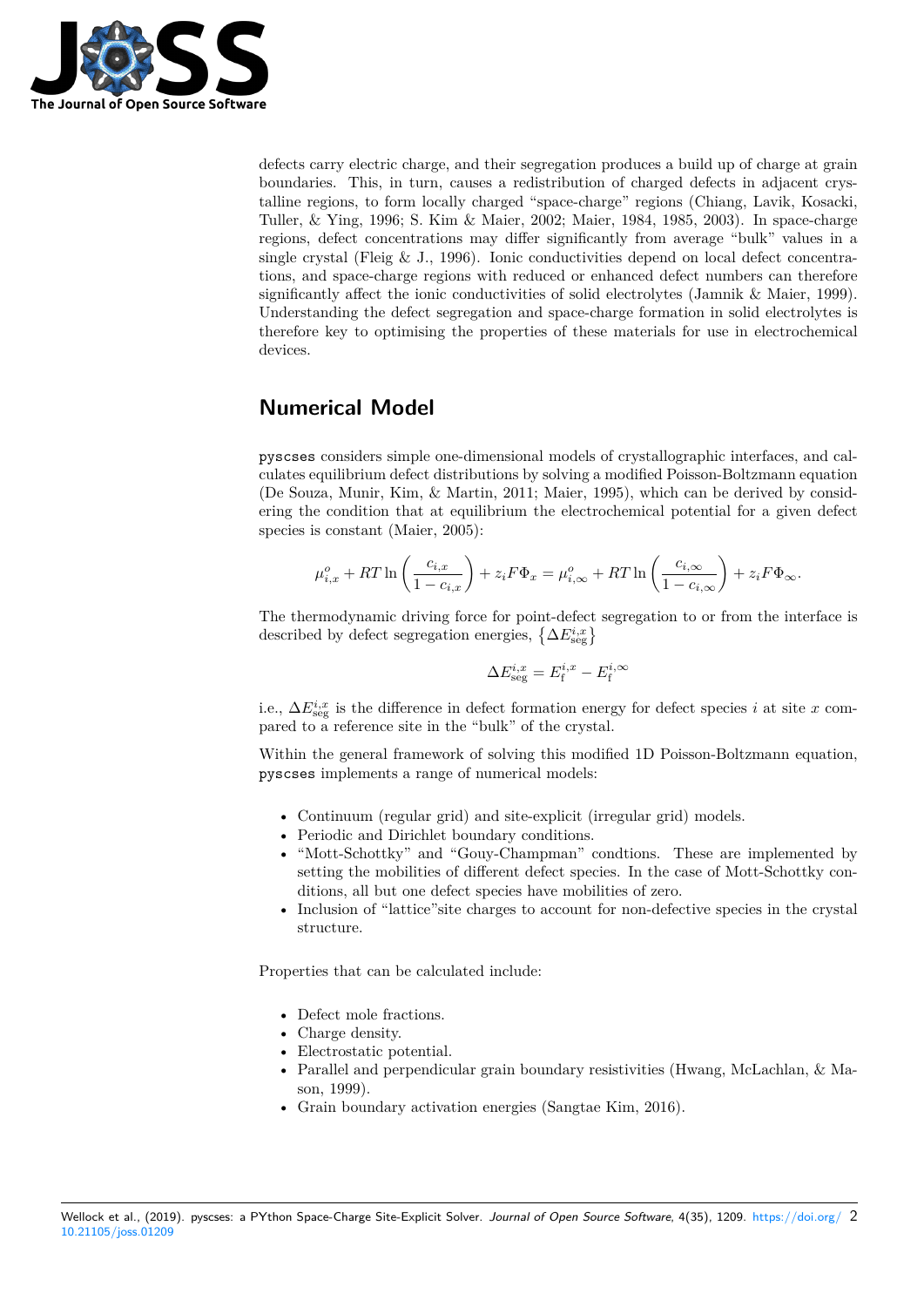

### **Approximations and limitations**

- The modified Poisson-Boltzmann model implemented in pyscses assumes that defects only interact via point-charge electrostatics and volume exclusion.
- The resistivitity and activation energy calculations implemented in pyscses assume that defect mobilities are independent of the local crystal structure.

### **Acknowledgements**

B. J. M. acknowledges support from the Royal Society (Grant No. UF130329), and from the Faraday Institution (FIRG003).

## **References**

Chiang, Y. M., Lavik, E. B., Kosacki, I., Tuller, H. L., & Ying, J. Y. (1996). Defect and transport properties of nanocrystalline CeO<sub>2−*x*</sub>. *Appl. Phys. Lett.*,  $69(2)$ , 185–187. doi:10.1063/1.117366

De Souza, R. A., Munir, Z. A., Kim, S., & Martin, M. (2011). Defect chemistry of grain boundaries in proton-conducting solid oxides. *Solid State Ionics*, *196*(1), 1–8. doi:10. 101[6/j.ssi.2011.07.001](https://doi.org/10.1063/1.117366)

Fleig, J., & J., M. (1996). Point contacts in solid state ionics: Finite element calculations and local conductivity measurements. *Solid State Ionics*, *86-88*, 1351–1356. doi:10.10[16/](https://doi.org/10.1016/j.ssi.2011.07.001) [0167-2738\(96\)00316-5](https://doi.org/10.1016/j.ssi.2011.07.001)

Franceschetti, D. R. (1981). Local thermodynamic formalism for space-charge in ioniccrystals. *Sol. Stat. Ionics*, *2*(1), 39–42. doi:10.1016/0167-2738(81)90017-5

[Guo, X., & Waser, R](https://doi.org/10.1016/0167-2738(96)00316-5). (2006). Electrical properties of the grain boundaries [of oxygen](https://doi.org/10.1016/0167-2738(96)00316-5) ion conductors: Acceptor-doped zirconia and ceria. *Progress in Materials Science*, *51*(2), 151–210. doi:10.1016/j.pmatsci.2005.07.001

Helgee, E. E., Lindman, A., & Wahnström[, G. \(2013\). Origin of space ch](https://doi.org/10.1016/0167-2738(81)90017-5)arge in grain boundaries of proton-conducting BaZrO3. *Fuel Cells*, *13*(1), 19–28. doi:10.1002/fuce. 201200071

Hwang, J.-H[., McLachlan, D. S., & Mason](https://doi.org/10.1016/j.pmatsci.2005.07.001), T. O. (1999). Brick layer model analysis of nanoscale-to-microscale cerium dioxide. *J. Electroceram.*, *3*(1), 7–16. d[oi:10.1023/A:](https://doi.org/10.1002/fuce.201200071) [1009998114](https://doi.org/10.1002/fuce.201200071)205

Jamnik, J., & Maier, J. (1999). Defect chemistry and chemical transport involving interfaces. *Solid State Ionics*, *119*(1), 191–198. doi:10.1016/S0167-2738(98)00502-5

[Kim, S. \(2016\)](https://doi.org/10.1023/A:1009998114205). Isn't the space-charge potential in ceria-based solid electrol[ytes largely](https://doi.org/10.1023/A:1009998114205) overestimated? *Phys. Chem. Chem. Phys.*, *18*, 197870–19791. doi:10.1039/C6CP02177H

Kim, S., & Maier, J. (2002). On the conducti[vity mechanism of nanocrystallin](https://doi.org/10.1016/S0167-2738(98)00502-5)e ceria. *J. Electrochem. Soc.*, *149*(10), J73–J83. doi:10.1149/1.1507597

Lindman, A., Helgee, E. E., & Wahnström, G. (2013). Theoreti[cal modeling of defect](https://doi.org/10.1039/C6CP02177H) segregation and space-charge formation in the BaZrO<sup>3</sup> (210)[001] tilt grain boundary. *Sol. Stat. Ionics*, 1–5. doi:10.1016/j.ssi.2013.0[4.008](https://doi.org/10.1149/1.1507597)

Mahato, N., Banerjee, A., Gupta, A., Omar, S., & Balani, K. (2015). Progress in material selection for solid oxide fuel cell technology: A review. *Progress in Materials Science*, *72*(C), 141–337. doi:1[0.1016/j.pmatsci.2015.01.](https://doi.org/10.1016/j.ssi.2013.04.008)001